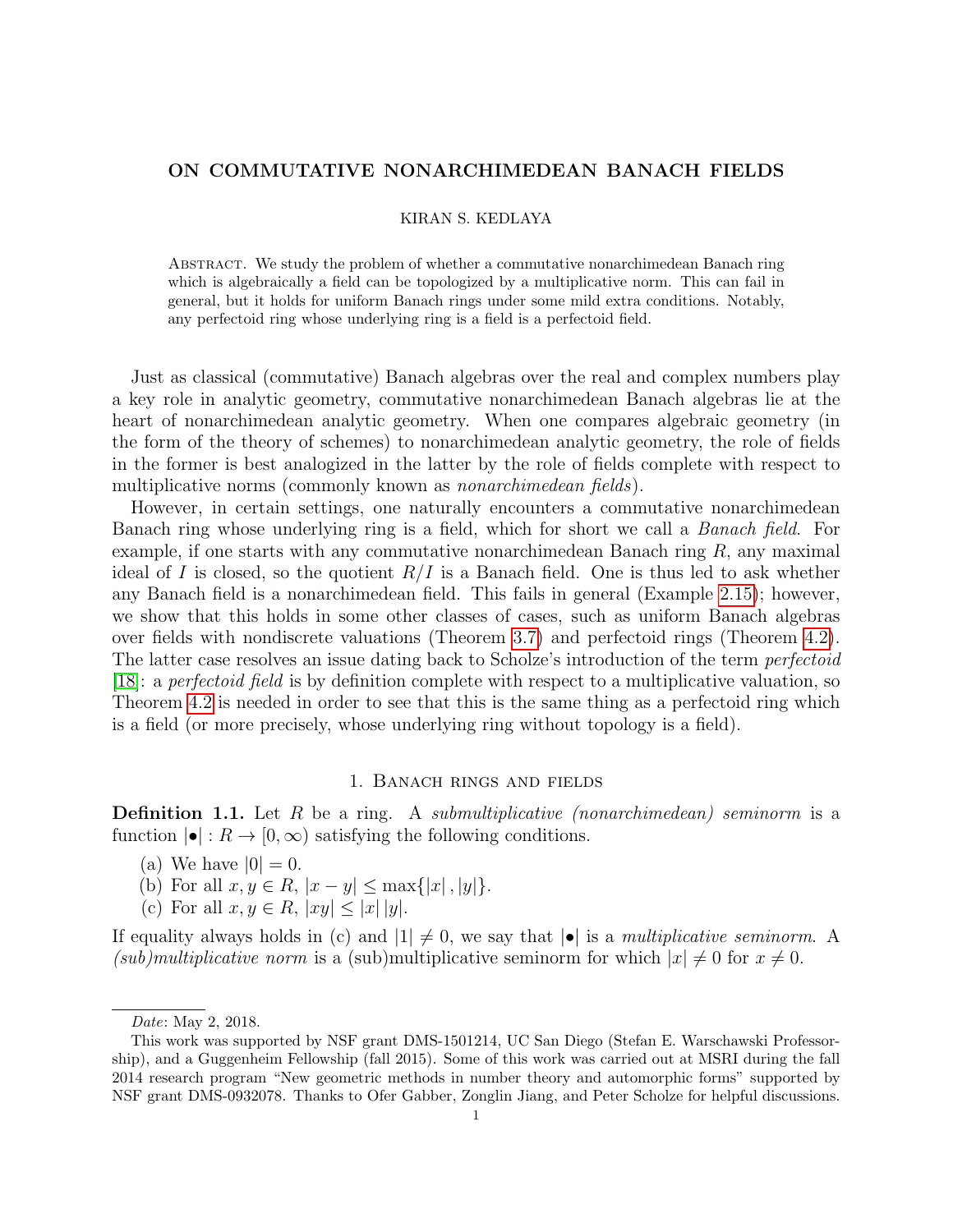<span id="page-1-0"></span>**Remark 1.2.** Let  $|\bullet|$  be a submultiplicative norm on a nonzero ring R. Define the *operator norm* induced by  $|\bullet|$  as the function  $|\bullet|'$  given by

$$
|x|' := \inf\{c \in \mathbb{R} : |xy| \le c|y| \quad (y \in R)\}\
$$
  $(x \in R).$ 

Then

 $|1|^{-1} |x| \le |x|' \le |x|$   $(x \in R)$ ,

so  $|\bullet|'$  is another submultiplicative norm defining the same topology as  $|\bullet|$  and satisfying  $|1|' = 1$ . That is, provided that  $R \neq 0$ , there is no harm in adding the condition that  $|1| = 1$ to the definition of a submultiplicative norm. (Compare [\[15,](#page-13-1) Remark 2.1.11].)

Definition 1.3. A commutative nonarchimedean Banach ring (or for short, a Banach ring) is a complete topological commutative ring  $A$  whose topology is induced by some submultiplicative norm  $|\bullet| : A \to [0, +\infty)$ . (By Remark [1.2,](#page-1-0) if  $A \neq 0$  then it is harmless to also assume that  $|1| = 1$ .) For example, any f-adic ring in the sense of Huber is a Banach ring [\[15,](#page-13-1) Remark 2.4.4. We say that A is *discrete* if it carries the discrete topology and *nondiscrete* otherwise. (Beware that a complete topological field whose topology is induced by a discrete valuation is nondiscrete in this sense!)

**Remark 1.4.** Let A be a Banach ring and choose a submultiplicative norm  $|\bullet|$  defining the topology of A. For  $x \in A^{\times}$ , let S be the open neighborhood of x in A consisting of those y for which  $|y-x| < |x^{-1}|^{-1}$ . For  $y \in S$ , we have  $|x^{-1}(y-x)| < 1$  and hence  $1 + x^{-1}(y-x)$  has an inverse  $z \in A$  given by summing the geometric series. Since the map  $y \mapsto z$  is evidently continuous, the inversion map from S to A (given by  $y \mapsto x^{-1}z$ ) is also continuous. We deduce that  $A^{\times}$  is open in A and the inversion map defines a homeomorphism from  $A^{\times}$  to itself.

**Definition 1.5.** For A a Banach ring, let  $A^{\circ}$  be the set of power-bounded elements of A and let  $A^{\circ\circ}$  be the set of topologically nilpotent elements of A. Then  $A^{\circ}$  is a subring of A, while  $A^{\circ\circ}$  is an ideal of  $A^{\circ}$  which is nontrivial if  $A \neq 0$  and nonzero if A is nondiscrete. Moreover,  $A^{\circ\circ}$  contains  $\{x \in A : |x| < 1\}$  for any submultiplicative norm  $|\bullet|$  defining the topology of A, and hence is an open subset of A.

**Definition 1.6.** By a *Banach field*, we will mean a Banach ring whose underlying ring is a field. By a *nonarchimedean field*, we will mean a nondiscrete Banach field whose topology is induced by some multiplicative nonarchimedean norm.

The distinction between Banach fields and nonarchimedean fields is important in part because of the following basic fact.

<span id="page-1-1"></span>**Lemma 1.7.** Let  $F$  be a field equipped with a nontrivial multiplicative nonarchimedean norm. Then the completion of  $F$  is a field (and hence a nonarchimedean field).

*Proof.* Let  $\widehat{F}$  be the completion of F and let  $x \in \widehat{F}$  be a nonzero element. Choose a Cauchy sequence  $x_1, x_2, \ldots$  in F converging to x. Since this sequence does not converge to zero, the sequence  $|x_1|, |x_2|, \ldots$  does not converge to 0 either; by passing to a subsequence, we may ensure that this sequence is bounded away from 0. Since the norm is multiplicative, it follows that the sequence  $|x_1^{-1}|, |x_2^{-1}|, \ldots$  is bounded. By writing

$$
x_n^{-1} - x_{n+1}^{-1} = (x_{n+1} - x_n)x_n^{-1}x_{n+1}^{-1},
$$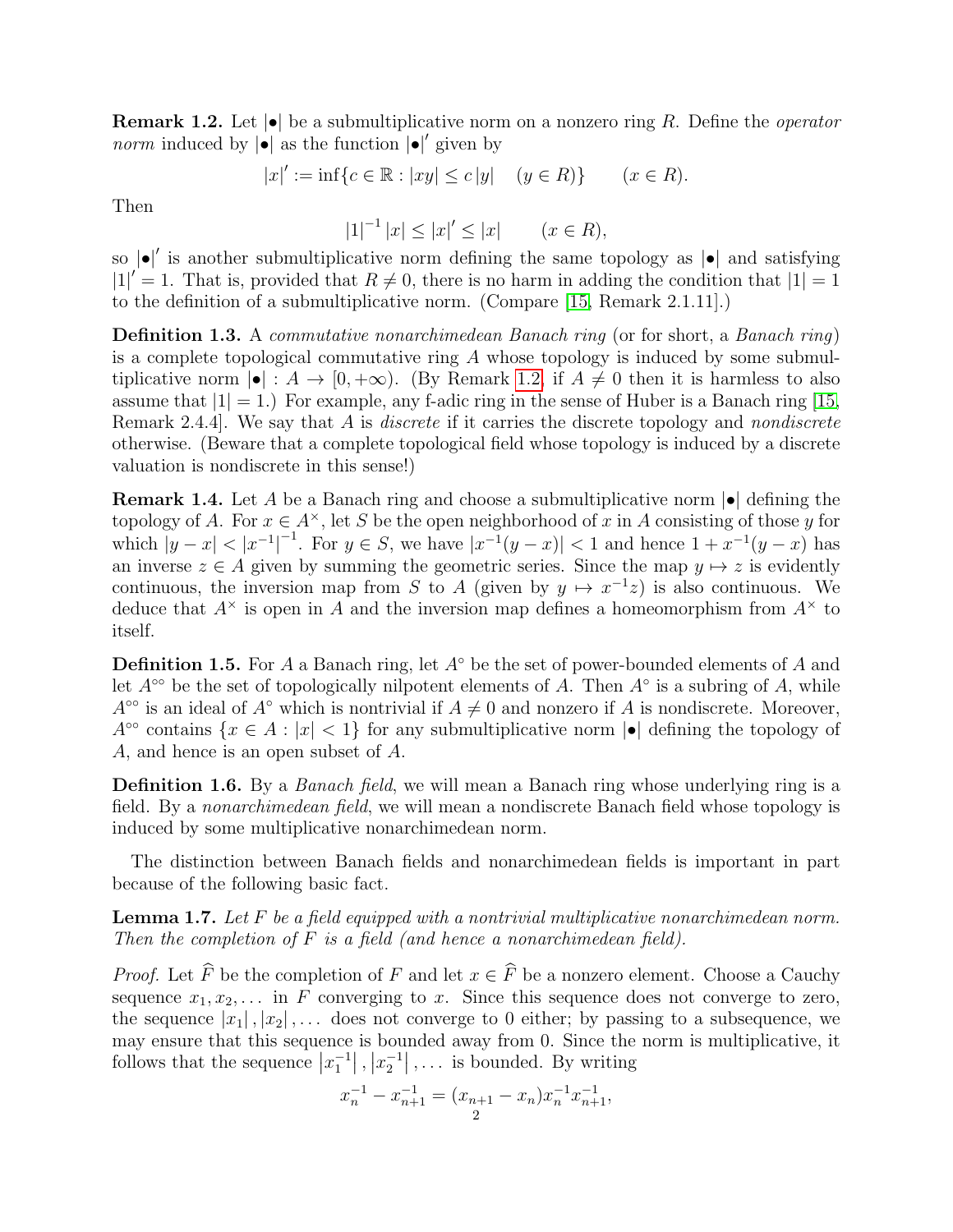we see that  $x_1^{-1}, x_2^{-1}, \ldots$  is also a Cauchy sequence, so it has a limit  $y \in \widehat{F}$ ; we must then have  $xy = 1$ . Hence  $\widehat{F}$  is a field.

Remark 1.8. By contrast, completing a field with respect to a submultiplicative norm generally does not yield a field. For example, the completion of Q with respect to the supremum of the 2-adic and 3-adic absolute values yields the direct sum  $\mathbb{Q}_2 \oplus \mathbb{Q}_3$ . For a generalization of this observation, see Remark [2.3.](#page-2-0) For a more exotic example, see Example [3.4.](#page-7-0)

Remark 1.9. An important, but not presently relevant, theorem of Schmidt (e.g., see [\[6,](#page-13-2) Theorem 4.4.1]) asserts that a field which is not separably closed can be topologized as a nonarchimedean field in at most one way.

#### 2. Banach algebras and their spectra

**Definition 2.1.** Let A be a Banach ring with a specified submultiplicative norm  $\bullet$ . The Gel'fand spectrum of A is the set  $\mathcal{M}(A)$  of multiplicative seminorms on A bounded above by the specified norm (note that the zero function is excluded). It has been shown by Berkovich [\[2,](#page-13-3) Theorem 1.2.1] (see also [\[15,](#page-13-1) §2.3]) that  $\mathcal{M}(A) \neq \emptyset$  if  $A \neq 0$ , and moreover the spectral seminorm

<span id="page-2-2"></span>
$$
|x|_{\rm sp} := \lim_{n \to \infty} |x^n|^{1/n}
$$

satisfies

(2.1.1) 
$$
|x|_{\rm sp} = \max\{\alpha : \alpha(x) \in \mathcal{M}(A)\} \qquad (x \in A);
$$

in particular, the maximum is achieved. For  $\alpha \in \mathcal{M}(A)$ , define ker $(\alpha) := \alpha^{-1}(0)$ ; this is a prime ideal of A.

We say that A is *uniform* if  $A^{\circ}$  is bounded in A. It is equivalent to require that  $|x|_{\text{sp}}$  is a norm defining the same topology as the originally specified norm; compare Remark [2.10](#page-4-0) and [\[15,](#page-13-1)  $\S 2.8$ ]. In general, the separated completion of A with respect to the spectral seminorm is another Banach ring, denoted by  $A^u$  and called the *uniformization* of A; note that the natural map  $A \to A^u$  induces a bijection  $\mathcal{M}(A^u) \cong \mathcal{M}(A)$  (which is a homeomorphism for the topology described in Remark [2.3](#page-2-0) below).

<span id="page-2-1"></span>**Remark 2.2.** Note that while the definition of  $\mathcal{M}(A)$  refers to a norm, the underlying set of  $\mathcal{M}(A)$  depends only on the underlying topology of A. This may be seen by identifying the elements of  $\mathcal{M}(A)$  with nonzero continuous homomorphisms from A to nonarchimedean fields, as in  $[2,$  Remarks 1.2.2(ii), or with equivalence classes of continuous real semivaluations on A, as in Remark [2.11](#page-4-1) below.

<span id="page-2-0"></span>**Remark 2.3.** The set  $\mathcal{M}(A)$  may be viewed as a compact topological space via the evaluation topology (see [\[15,](#page-13-1) §2.3]); as in Remark [2.2,](#page-2-1) this structure only depends on the underlying topology of A and not a choice of norm. If  $\mathcal{M}(A)$  is disconnected for the evaluation topol-ogy, then by [\[15,](#page-13-1) Proposition 2.6.4]  $\hat{A}$  is also disconnected (that is, it contains a nontrivial idempotent). In particular, if A is a Banach field, then  $\mathcal{M}(A)$  is connected.

We will see shortly that the spectrum of a nonarchimedean field is a single point (Remark [2.11\)](#page-4-1). That statement has the following partial converse; note that the conclusion must accommodate examples like  $A = F[T]/(T^2)$  for some nonarchimedean field F, for which  $\mathcal{M}(A) \cong \mathcal{M}(F)$ .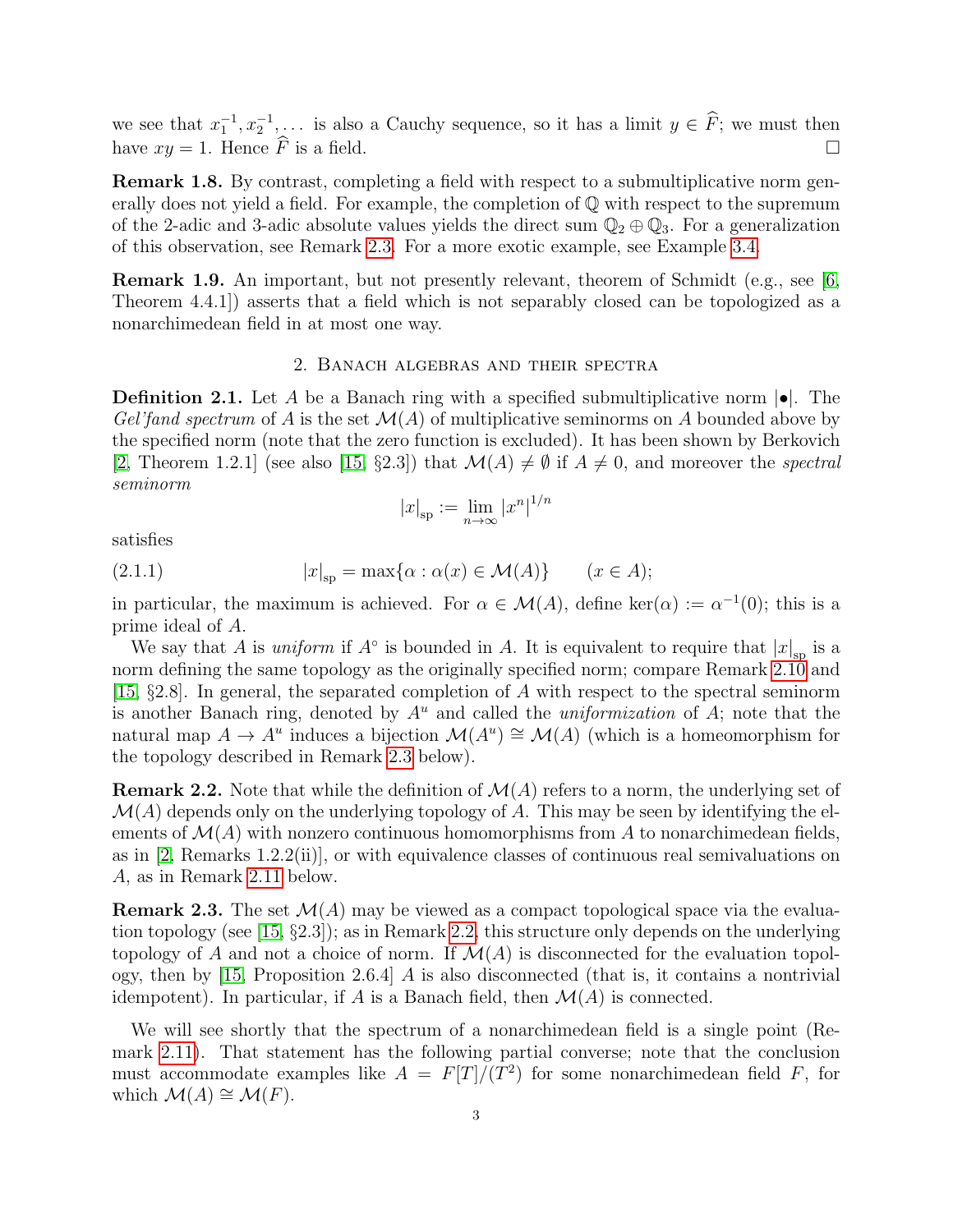<span id="page-3-2"></span>**Lemma 2.4.** If  $\mathcal{M}(A)$  consists of a single point  $\alpha$ , then  $A/\text{ker}(\alpha)$  is a Banach field and  $A^u$ is a nonarchimedean field.

*Proof.* It is an easy consequence of [\[2,](#page-13-3) Theorem 1.2.1] that  $f \in A$  is invertible if and only if  $\alpha(f) \neq 0$  for all  $\alpha \in \mathcal{M}(A)$  (see [\[2,](#page-13-3) Corollary 1.2.4] for the full argument). This immediately implies the first assertion. The second assertion follows from the first assertion plus [\(2.1.1\)](#page-2-2). □

**Definition 2.5.** A *Banach algebra* over a nonarchimedean field  $F$  is a Banach ring  $A$ equipped with a continuous homomorphism  $F \to A$ .

<span id="page-3-0"></span>**Lemma 2.6.** Let A be a nondiscrete Banach field. Assume that either:

- (i) A is of characteristic p;
- (ii) A is of characteristic 0 and its topology is induced by some submultiplicative norm under which Q is bounded; or
- (iii) A is of characteristic 0, the induced topology on  $\mathbb Q$  is not discrete, and case (ii) does not apply.

Then A is a Banach algebra over some nondiscrete nonarchimedean field.

*Proof.* In case (i), since  $A^{\circ\circ}$  is open in A and A is nondiscrete, we can find some nonzero  $z \in A^{\infty}$ . We then obtain a continuous map  $\mathbb{F}_p((z)) \to A$ . Case (ii) is similar.

In case (iii), we have  $\mathbb{Z} \subseteq A^{\circ}$ . Since  $A^{\circ\circ}$  is open in A, the intersection  $I = \mathbb{Z} \cap A^{\circ\circ}$  is a nonzero ideal of  $\mathbb{Z}$ , which is thus generated by some positive integer n. We cannot have  $n = 1$  since  $1 \notin A<sup>oo</sup>$ . On the other hand, the completion of Z with respect to I factors as the product of  $\mathbb{Z}_p$  over all prime factors p of n; since A is an integral domain, this forces n to be a power of a single prime p, and thus to equal p itself (since  $A^{\circ\circ}$  is a radical ideal). We may thus view A as a Banach algebra over the nonarchimedean field  $\mathbb{Q}_p$ .

Remark 2.7. A typical example of a submultiplicative norm on Q which is unbounded but induces the discrete topology is given by setting  $|x| := e^{n(x)}$  for  $x \neq 0$ , where  $n = n(x)$  is the smallest nonnegative integer for which  $(n!)^nx \in \mathbb{Z}$ . In Example [2.16](#page-6-0) we will see an example of a nondiscrete Banach field whose topology is induced by a submultiplicative norm restricting to this norm on  $\mathbb{Q}$ ; this will show that the hypotheses of Lemma [2.6](#page-3-0) are necessary.

In light of Lemma [2.6,](#page-3-0) we focus most of our attention on Banach algebras over nonarchimedean fields.

**Hypothesis 2.8.** Hereafter, fix a nonarchimedean field F and a multiplicative norm  $|\bullet|_F$  on F. Let  $\kappa_F$  denote the residue field of F. Let  $|F^{\times}| \subseteq \mathbb{R}^+$  denote the norm group of F.

<span id="page-3-1"></span>**Lemma 2.9.** Let A be a Banach algebra over F. Then the topology of A is induced by some submultiplicative norm  $|\bullet|_A$  satisfying  $|xy|_A = |x|_F |y|_A$  for all  $x \in F, y \in A$ . In particular, if  $A \neq 0$ , then we may further ensure that  $|1|_A = 1$ , and then  $|x|_F = |x|_A$  for all  $x \in F$ .

*Proof.* Start with any submultiplicative norm  $|\bullet|$  defining the topology of A and let M denote the unit ball in A for this norm. Let  $\mathfrak{o}_F$  be the valuation ring of F and define the function  $|\bullet|_A$  by the formula

$$
|x|_A = \inf\{|y| : y \in F, x \in y\mathfrak{o}_F M\}.
$$

This then has the desired effect (see [\[17,](#page-13-4)  $\S 1.2$ ]).

$$
\overline{4}
$$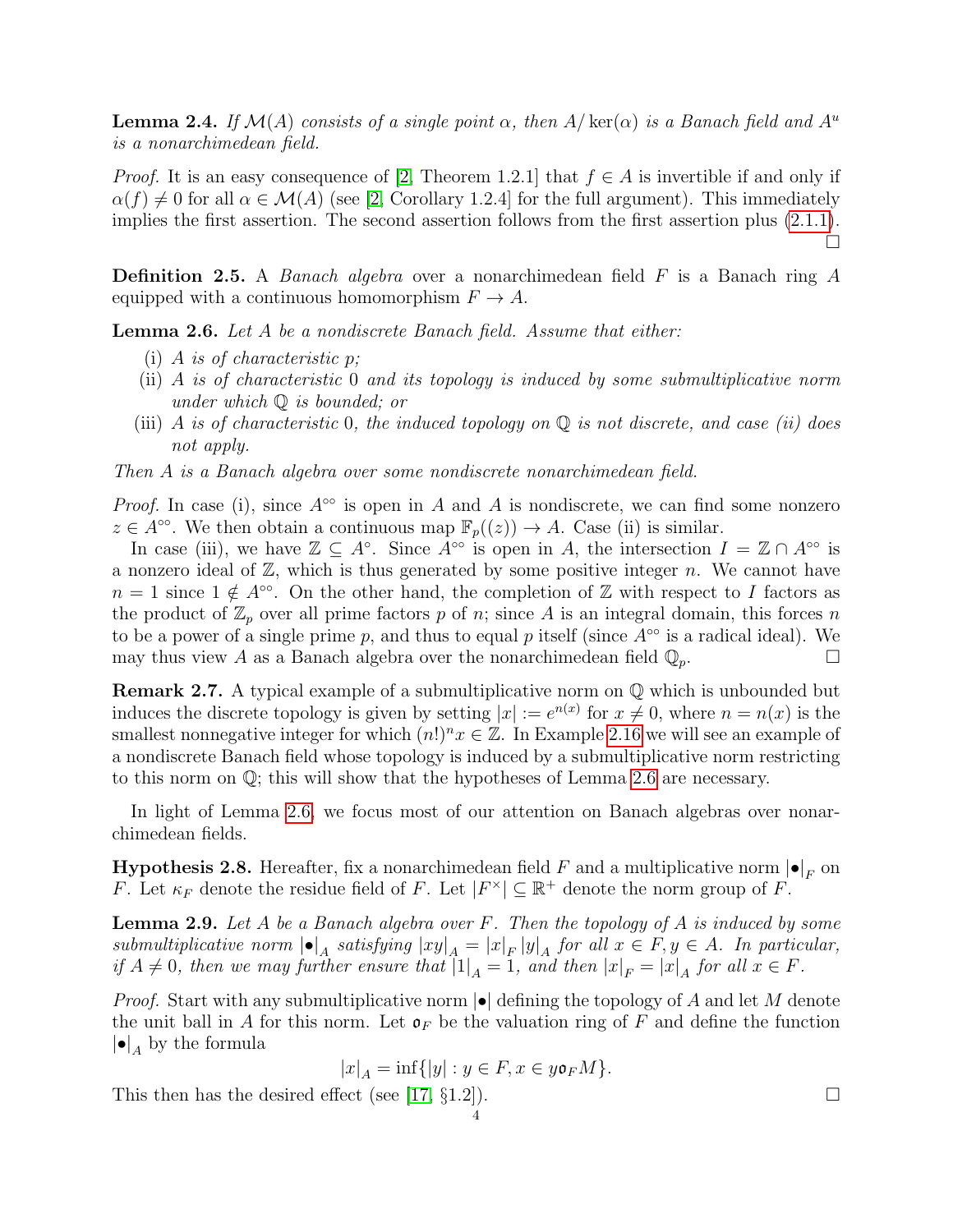<span id="page-4-0"></span>Remark 2.10. Suppose that A is both a nonarchimedean field and a Banach algebra over F. Then the topology of A is defined both by a multiplicative norm  $|\bullet|_1$  and by a submultiplicative norm  $|\bullet|_A$  as in Lemma [2.9.](#page-3-1) One way this can occur is if  $|\bullet|_1$  and  $|\bullet|_A$  are norm-equivalent in the sense that there exist constants  $c_1, c_2 > 0$  such that

<span id="page-4-2"></span>
$$
|x|_1 \le c_1 |x|_A, \qquad |x|_A \le c_2 |x|_1;
$$

however, this need not be the case for the given norms. That said, the restriction of  $|\bullet|_1$  to F is a multiplicative norm defining the same topology as the multiplicative norm  $|\bullet|_F$ , so there must exist a single constant  $c > 0$  such that  $|\vec{x}|_1 = |x|^c$  $_{A}^{c}$  for all  $x \in F$ . By replacing the original norm  $|\bullet|_1$  on A with the new multiplicative norm  $|\bullet|_1^{1/c}$ , we may arrive at the situation where  $c = 1$ , in which case  $|\bullet|_1$  and  $|\bullet|_A$  are norm-equivalent in the sense of [\(2.10.1\)](#page-4-2). In particular,  $|\bullet|_{sp} = |\bullet|_1$  is multiplicative, and moreover is uniquely determined by the topologies on  $A$  and  $\overline{F}$  and the norm on  $\overline{F}$ .

<span id="page-4-1"></span>**Remark 2.11.** In Remark [2.10,](#page-4-0) take  $A = F$  and suppose that  $\alpha \in \mathcal{M}(A)$ . From [\(2.1.1\)](#page-2-2), we see that  $\alpha(x) \leq |x|_1$  for all  $x \in A$ . For  $x \in A^{\times}$ , the same holds with x replaced by  $x^{-1}$ ; since  $\alpha$  and  $|\bullet|_1$  are multiplicative, this yields

$$
\alpha(x) \le |x|_1 = |x^{-1}|_1^{-1} \le \alpha (x^{-1})^{-1} = \alpha(x).
$$

We deduce that  $\mathcal{M}(A)$  consists of the single point  $\alpha = |\bullet|_1$ , independent of the choice of the norm  $| \bullet |_A$ . (Compare [\[2,](#page-13-3) Corollary 1.3.4].)

<span id="page-4-4"></span>**Remark 2.12.** Let A be an affinoid algebra over F in the classical (Tate) sense [\[4,](#page-13-5)  $\S 6.1$ ]. By the Nullstellensatz for affinoid algebras [\[4,](#page-13-5) Corollary 6.1.2/3], every maximal ideal of A has a residue field which is finite over  $F$ , and hence a nonarchimedean field [\[4,](#page-13-5) Theorem 3.2.1/2]. In particular, if A is a Banach field, then A is a nonarchimedean field.

Suppose now that A is an affinoid algebra over  $F$  in the more general sense of Berkovich [\[2,](#page-13-3) Definition 2.1.1]. Then it is no longer the case that every maximal ideal of A has residue field finite over F. For example, suppose that  $\rho > 0$  is not in the divisible closure of  $|F^*|$ . Form the completion  $F\{T/\rho, U/\rho^{-1}\}\$  of  $F[T, U]$  for the weighted Gauss norm with weights  $\rho, \rho^{-1}$ , then let A be the quotient of this ring by the ideal  $(TU - 1)$ ; then A is itself a nonarchimedean field. Consequently, the method of the previous paragraph does not suffice to show that an affinoid algebra which is a Banach field is a nonarchimedean field; however, this does turn out to be true by another argument (see Proposition [2.14\)](#page-5-1).

The following lemma and proof were suggested by Gabber.

<span id="page-4-3"></span>**Lemma 2.13.** Let A be a connected affinoid algebra over  $F$  in the sense of Berkovich. Fix a homomorphism  $f : F\{T\} \to A$  such that the image of T in A is invertible. Let  $\rho, \sigma$  be the spectral norms of T,  $T^{-1}$  in A. Then there exists a finite set  $S \subset \mathbb{R}$  such that the image of the map  $f^*: \mathcal{M}(A) \to \mathcal{M}(F\{T\})$  includes all points  $\alpha$  with  $\alpha(T) \in [\sigma^{-1}, \rho] \setminus S$ .

*Proof.* Suppose first that F is algebraically closed and that A is an affinoid algebra in the sense of Tate. Since quotienting A by its nilradical does not change  $\mathcal{M}(A)$ , we may assume that A is reduced. Since A is noetherian [\[2,](#page-13-3) Proposition 2.1.3], A has finitely many minimal prime ideals; by applying the following argument to the quotients by these ideals, we may reduce to the case where  $A$  is an integral domain. There is nothing to check if  $A$  is a finite extension of F (as then  $\sigma \rho = 1$ ). Otherwise, since  $F\{T\}$  is a principal ideal domain,  $F\{T\} \rightarrow$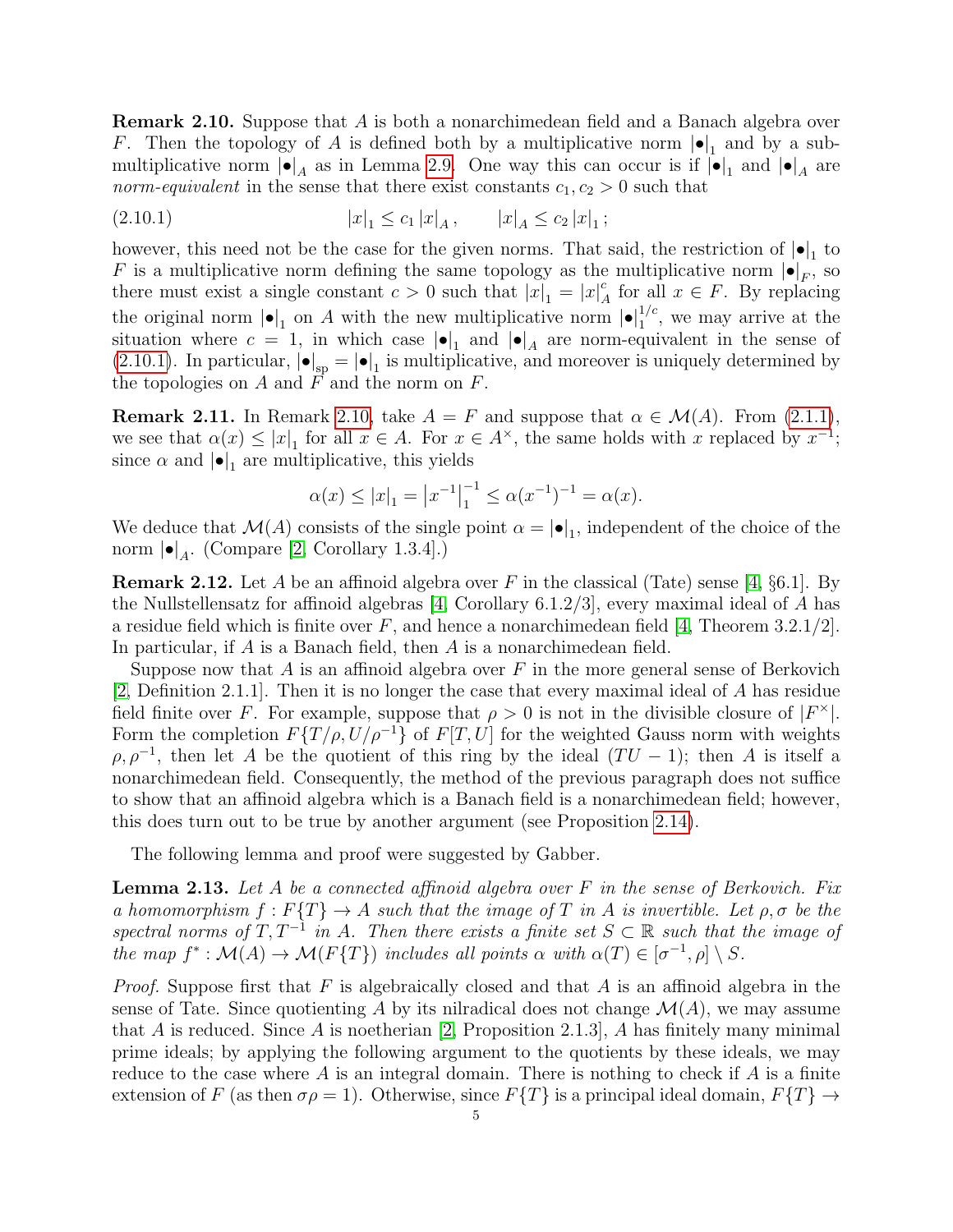A is flat and we may use the Bosch-Lütkebohmert flattening method [\[5,](#page-13-6) Corollary 5.11] to see that the image U of  $\mathcal{M}(A)$  in  $\mathcal{M}(F\{T\})$  is a (connected) finite union of affinoid subdomains. Since F is algebraically closed, every connected affinoid subdomain of  $\mathcal{M}(F\{T\})$  consists of some closed disc minus a finite union of open discs. Since  $\mathcal{M}(A)$  is connected by Remark [2.3,](#page-2-0) the map  $U \to [\sigma^{-1}, \rho]$  taking  $\alpha$  to  $\alpha(T)$  must be surjective; consequently, U must be the complement in the annulus  $\sigma^{-1} \leq |T| \leq \rho$  of a finite union of open discs, each of which is contained in the circle  $|T| = \tau$  for some  $\tau \in [\sigma^{-1}, \rho]$ . This proves the claim.

We now treat the general case. Let  $F'$  be an algebraically closed nonarchimedean field containing F such that  $A_{F'} := A \widehat{\otimes}_F F'$  is an affinoid algebra in the sense of Tate. Since  $\mathcal{M}(A_{F'})$  has finitely many connected components and  $\mathcal{M}(A_{F'}) \to \mathcal{M}(A)$  is surjective, we may apply the previous paragraph to each connected component of  $A_{F'}$  to conclude.  $\Box$ 

<span id="page-5-1"></span>**Proposition 2.14.** Let A be an affinoid algebra over F in the sense of Berkovich which is a Banach field. Then A is a nonarchimedean field.

*Proof.* Since A is reduced, it is uniform [\[2,](#page-13-3) Proposition 2.1.4]; we may thus equip A with its spectral norm. Suppose that there exists some nonzero  $T \in A$  such that the quantities  $\rho := |T|, \sigma := |T^{-1}|$  do not satisfy  $\rho \sigma = 1$ . We may then apply Lemma [2.13](#page-4-3) to find some quantity  $\tau \in [\sigma^{-1}, \rho]$  in the divisible closure of  $|F^{\times}|$  such that  $\mathcal{M}(A)$  covers the circle  $|T| = \rho$ in the Berkovich analytic affine T-line over F. Inside this circle, we may choose a point  $\alpha$ corresponding to the rigid-analytic point at which some irreducible polynomial  $P \in F[T]$ vanishes. But now for any lift  $\beta \in \mathcal{M}(A)$  of  $\alpha$ , we must have  $\beta(P(T)) = 0$  and so  $P(T)$ cannot be a unit in A. We must therefore have  $P(T) = 0$  in A; however, in this case the image of  $F[T]$  in A would be a finite extension of F and hence a nonarchimedean field, and so we would have  $\rho \sigma = 1$ , a contradiction.

From the previous paragraph, we see that  $|T| |T^{-1}|^{-1} = 1$  for all nonzero  $T \in A$ . This implies that  $\mathcal{M}(A)$  consists of a single point, so we may apply Lemma [2.4](#page-3-2) to deduce that A is a nonarchimedean field.  $\Box$ 

For a slightly more exotic example, consider the following example of a Banach field which is not a nonarchimedean field, but whose spectrum is again reduced to a single point.

<span id="page-5-0"></span>**Example 2.15.** Let  $\alpha$  be the Gauss norm on the rational function field  $F(T_1, T_2, \dots)$  in countably many variables. Define the function  $f : F(T_1, T_2, ...) \rightarrow \mathbb{Z}$  taking x to the smallest nonnegative integer k such that  $x \in F(T_1, \ldots, T_k)$ . Let A be the completion of  $F(T_1, T_2, \dots)$  for the norm

$$
|x| = \inf \{ \max \{ 2^{f(x_i)} \alpha(x_i) : i = 1, ..., n \} : x = x_1 + \dots + x_n \}.
$$

For  $x \in F(T_1, T_2, \ldots)$ , we have  $|x|_{\rm sp} = \alpha(x)$ , so the restriction of  $| \bullet |_{\rm sp}$  to  $F(T_1, T_2, \ldots)$  equals the multiplicative norm  $\alpha$ . Hence  $A^u$  equals the completion of  $F(T_1, T_2, ...)$  with respect to  $\alpha$ , which by Lemma [1.7](#page-1-1) is a nonarchimedean field.

Let  $A_k$  be the completion of  $F(T_1, \ldots, T_k)$  with respect to  $\alpha$ , or equivalently with respect to  $|\bullet|$ . Let  $B_k$  be the ring of formal sums  $\sum_{n\in\mathbb{Z}} a_n T_{k+1}^n$  with  $a_n \in A_k$  such that  $\alpha(a_n)$ remains bounded as  $n \to \infty$  and tends to 0 as  $n \to -\infty$ ; this ring is complete for the (multiplicative) Gauss norm. Identify  $F[T_1, \ldots, T_{k+1}]$  with  $F[T_1, \ldots, T_k][T_{k+1}]$ , then map the latter to  $A_k[T_{k+1}]$  and on to  $B_k$ ; the resulting map carries every nonzero element of  $F[T_1, \ldots, T_{k+1}]$  to a unit in  $B_k$ . We thus obtain an isometric ring embedding  $A_{k+1} \to B_k$ . The composition  $A_k \to A_{k+1} \to B_k$  is split by the projection map  $B_k \to A_k$  of  $A_k$ -modules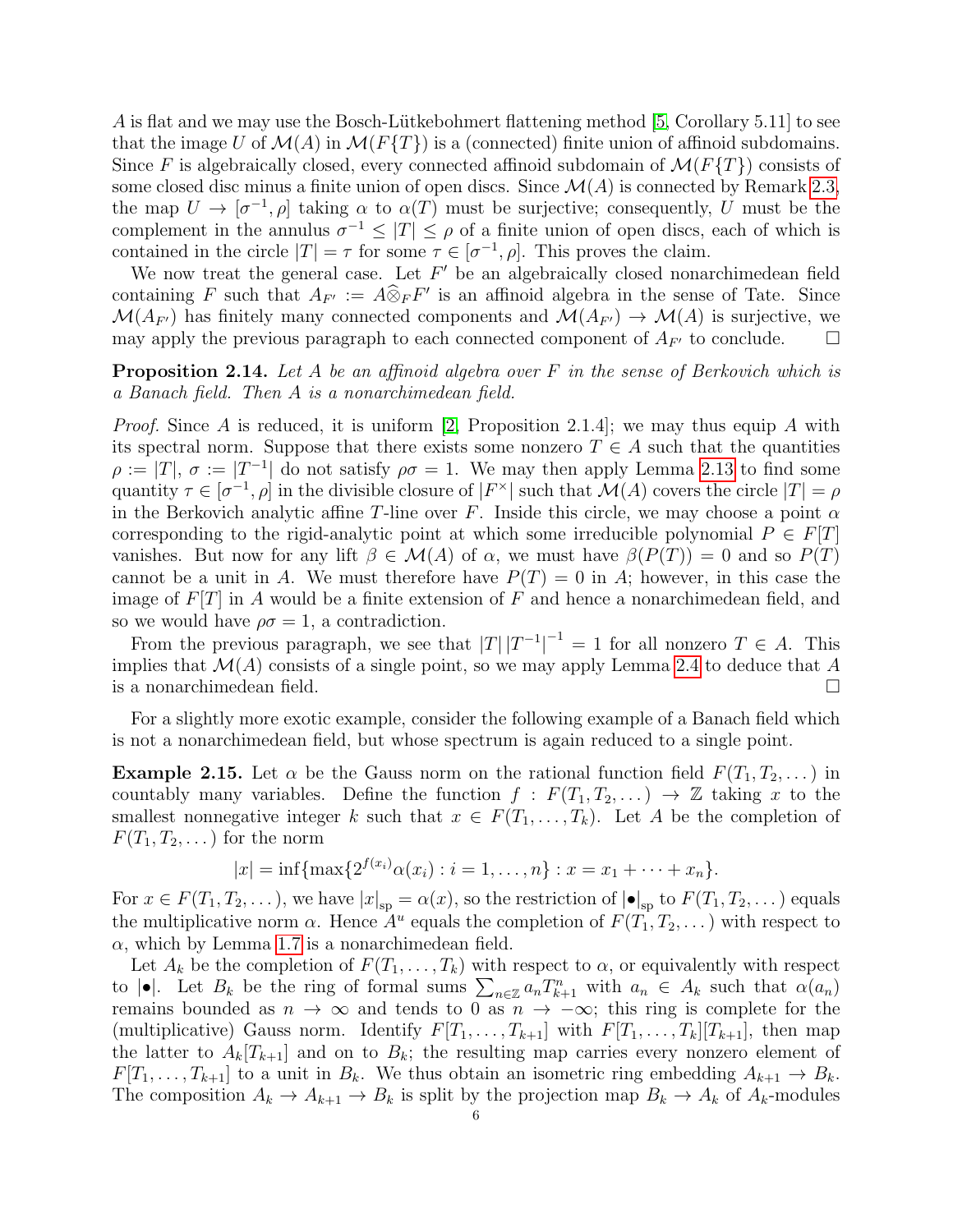taking  $\sum_{n\in\mathbb{Z}} a_n T_{k+1}^n$  to  $a_0$ . The compositions  $A_{k+1} \to B_k \to A_k$  are submetric with respect to both  $\alpha$  and  $|\bullet|$ ; by chaining these together, we get a compatible family of submetric projections  $A_n \to A_k$  for all  $n \geq k$ , and by continuity also a projection  $\pi_k : A \to A_k$ .

<span id="page-6-1"></span>For any  $x \in F(T_1, T_2, \ldots)$ , we have

$$
(2.15.1) \t\t |\pi_1(x)| \leq |\pi_2(x)| \leq \cdots, \t |\pi_1(x)|_{\rm sp} \leq |\pi_2(x)|_{\rm sp} \leq \cdots,
$$

and the sequence  $\pi_1(x), \pi_2(x), \ldots$  stabilizes at the constant value x. By continuity, it follows that for any  $x \in A$ , [\(2.15.1\)](#page-6-1) holds and the sequence  $\pi_1(x), \pi_2(x), \ldots$  is a Cauchy sequence with limit x. In particular, if  $x \in A$  satisfies  $|x|_{\text{sp}} = 0$ , then  $\pi_k(x) = 0$  for all k, so  $x = 0$ ; that is, the map  $A \to A^u$  is injective. By Remark [2.11,](#page-4-1)  $\mathcal{M}(A) = \mathcal{M}(A^u)$  consists of the single point  $\alpha$ ; by Lemma [2.4,](#page-3-2) we deduce that A is a Banach field.

For each k, we have  $|T_k| = 2^k$  while  $|T_k|_{\rm sp} = 1$ ; hence  $|\bullet|_{\rm sp}$  does not define the topology of A, so A is not uniform. In particular,  $\overline{A}$  is not a nonarchimedean field.

Another example of a Banach field which is not uniform can be found in [\[9,](#page-13-7) §8.3]. We include a modification of this example suggested by Gabber, to show that the hypotheses in Lemma [2.6](#page-3-0) cannot be weakened.

<span id="page-6-0"></span>Example 2.16. Form the ring

$$
A_0 := \left\{ \sum_{n=0}^{\infty} a_n T^n : a_n \in \frac{1}{(n!)^n} \mathbb{Z} \right\} \subseteq \mathbb{Q}[T],
$$

let  $A_1$  be the T-adic completion of  $A_0$ , and put  $A := A_1[T^{-1}]$ . For  $x \in A$ , let  $|x|_A$  be the infimum of  $e^{-n}$  over all  $n \in \mathbb{Z}$  for which  $T^{-n}x \in A_0$ ; with the topology induced by  $|\bullet|$ , A is a Banach field. The unit ball for the spectral seminorm equals  $A \cap \mathbb{Q}[T]$ , which is not bounded under  $| \bullet |_A$ ; hence A is not uniform, and in particular not itself a nonarchimedean field.

Note that  $\mathbb{Q} \cdot A_0$  is not a bounded subset of A; consequently, the topology on A cannot be defined by any submultiplicative norm under which  $\mathbb Q$  is bounded. By Lemma [2.9,](#page-3-1) it follows that A is not a Banach algebra over any nonarchimedean field.

**Remark 2.17.** The Banach field A constructed in [\[9,](#page-13-7) §8.3] has the additional feature that  $A\{T\}$  is not noetherian. In particular, A cannot be a nonarchimedean field in light of the Hilbert basis theorem for Tate algebras over nonarchimedean fields [\[4,](#page-13-5) Theorem 5.2.6/1]; it also provides an explicit example of the failure of the general Hilbert basis theorem for commutative nonarchimedean Banach rings. By contrast, we do not know whether or not  $A\{T\}$  is noetherian in the case where A is the field described in Example [2.15.](#page-5-0)

We leave the following question completely unaddressed.

Question 2.18. Does there exist an example of a Banach field whose uniform completion is not a nonarchimedean field? (Note that we do not require the uniform completion to itself be a Banach field.) Gabber points out that Escassut [\[7\]](#page-13-8) has conjectured the negative answer for Banach fields over a nonarchimedean field.

# 3. Uniform Banach fields

In light of the key role played in Example [2.15](#page-5-0) by the failure of uniformity, we consider the following question.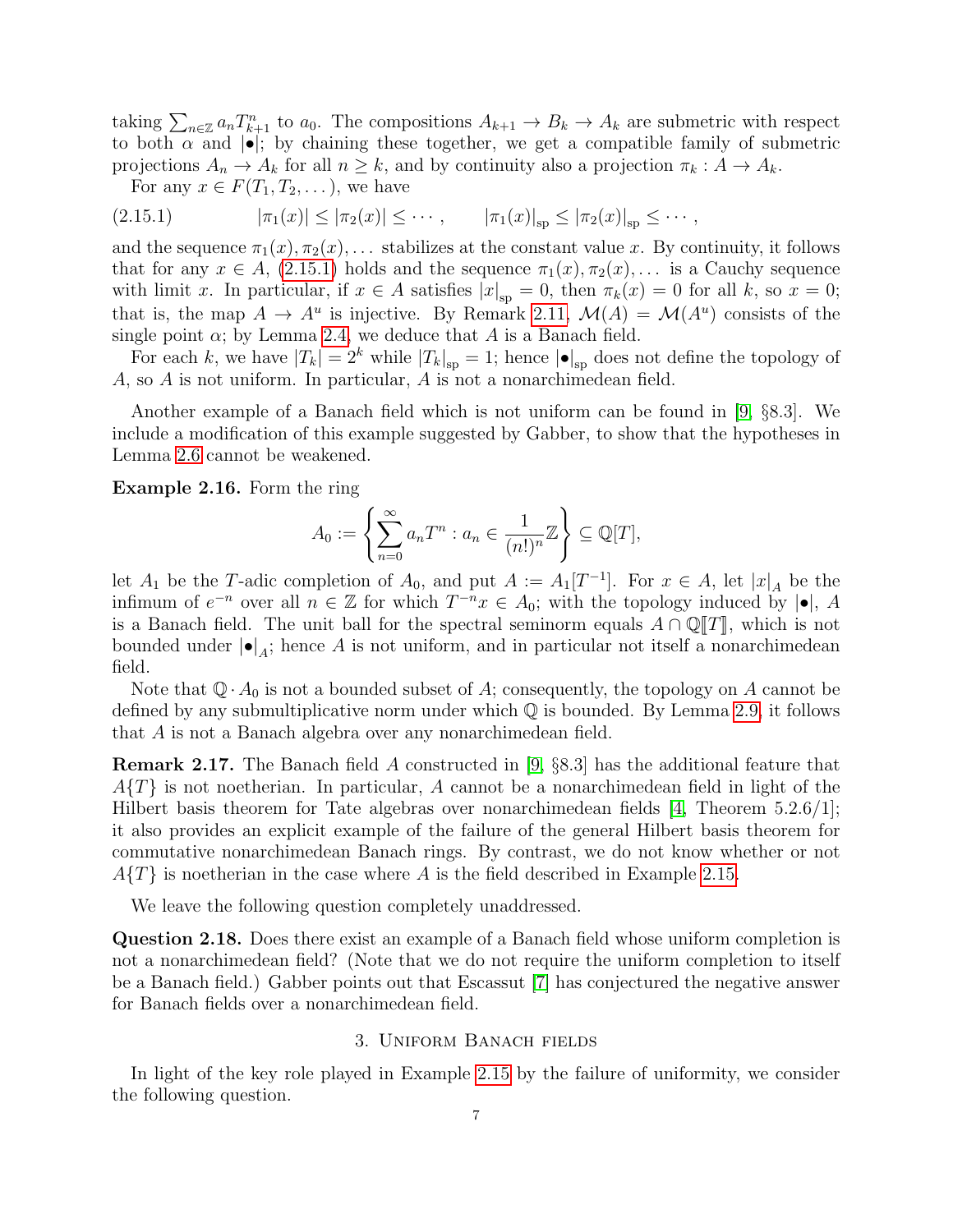<span id="page-7-2"></span>Question 3.1. Is every uniform Banach field a nonarchimedean field?

We will only treat this question for Banach algebras over a nonarchimedean field, so let us immediately restrict to this case.

<span id="page-7-3"></span>**Hypothesis 3.2.** Hereafter, let A be a uniform Banach algebra over  $F$ , equipped with a norm given by Lemma [2.9.](#page-3-1) Note that by Remark [2.10](#page-4-0) the associated spectral seminorm is independent of any choices (except for the initial choice of the norm on  $F$ ). Moreover, since A is uniform, the spectral seminorm itself is a norm defining the topology of A.

<span id="page-7-1"></span>Remark 3.3. By Lemma [2.4](#page-3-2) and Remark [2.11,](#page-4-1) A is a nonarchimedean field if and only if  $\mathcal{M}(A)$  is a single point. In particular, if A is a uniform Banach field, then A is a nonarchimedean field if and only if for every  $t \in A^{\times}$ , we have  $|t|_{sp} |t^{-1}|_{sp} = 1$ . Note that this condition may be checked within the completion of  $F(t)$  inside A.

With Remark [2.3](#page-2-0) and Remark [3.3](#page-7-1) in mind, one is naturally led to try to exhibit a neg-ative answer to Question [3.1](#page-7-2) by completing  $F(t)$  with respect to a connected set of norms. However, a straightforward attempt of this sort fails in an instructive way.

<span id="page-7-0"></span>**Example 3.4.** Suppose that  $|F^{\times}|$  is dense in  $\mathbb{R}^{+}$  (i.e., F is not discretely valued). Choose a closed interval  $I = [\gamma, \delta] \subset (0, +\infty)$  of positive length. Let A be the completion of  $F(t)$  with respect to the supremum of the  $\rho$ -Gauss norms  $|\bullet|_{\rho}$  for all  $\rho \in I$ . By construction, A is a uniform Banach ring, and it can (but need not here) be shown that  $\mathcal{M}(A)$  is homeomorphic to I via the map taking the  $\rho$ -Gauss norm to  $\rho$ . However, despite the fact that A is the completion of the field  $F(t)$ , we will show that A is not a Banach field.

Choose a strictly increasing sequence  $\rho_1, \rho_2, \ldots$  in  $|F^{\times}| \cap I$  with limit  $\delta$ , then choose a sequence  $m_1, m_2, \ldots$  of positive integers such that

$$
\rho_{n-1}/\rho_n, \rho_n/\rho_{n+1} \le 2^{-n/m_n} \qquad (n>1).
$$

For  $n \geq 1$ , choose elements  $\lambda_{n,1}, \ldots, \lambda_{n,2m_n-1} \in F$  of norm  $\rho_n$ , write

$$
P_n(t) := \prod_{i=1}^{2m_n-1} (t - \lambda_{n,i}) = \sum_{j=0}^{2m_n-1} P_{n,j} t^j,
$$

and consider the following sequences  $x_1, x_2, \ldots$  and  $y_1, y_2, \ldots$  in A:

$$
x_n := \frac{\sum_{j=0}^{m_n-1} P_{n,j} t^j}{P_n(t)}, \qquad y_n := x_1 \cdots x_n.
$$

We make the following observations.

- If  $\rho < \rho_n$ , then  $|x_n|_{\rho} = 1$ ,  $|1 x_n|_{\rho} \leq (\rho/\rho_n)^{m_n} < 1$ .
- If  $\rho > \rho_n$ , then  $|1-x_n|_{\rho} = 1$ ,  $|x_n|_{\rho} \leq (\rho_n/\rho)^{m_n} < 1$ . In particular,  $|x_n|_{\delta} \leq (\rho_n/\delta)^{m_n} <$  $(\rho_n/\rho_{n+1})^{m_n} \leq 2^{-n}.$
- If  $\rho = \rho_n$ , then  $|x_n|_{\rho} = |1 x_n|_{\rho} = 1$ . Hence for all n,

$$
|x_n|_{\rm sp}
$$
,  $|1 - x_n|_{\rm sp}$ ,  $|y_n|_{\rm sp} \le 1$ .

• For  $n > 1$  and  $\rho \in [\gamma, \rho_{n-1}]$ , we may write  $y_n - y_{n-1} = y_{n-1}(x_n - 1)$  to obtain  $|y_n - y_{n-1}|_\rho \leq |1 - x_n|_\rho \leq (\rho/\rho_n)^{m_n} \leq (\rho_{n-1}/\rho_n)^{m_n} \leq 2^{-n}.$ 8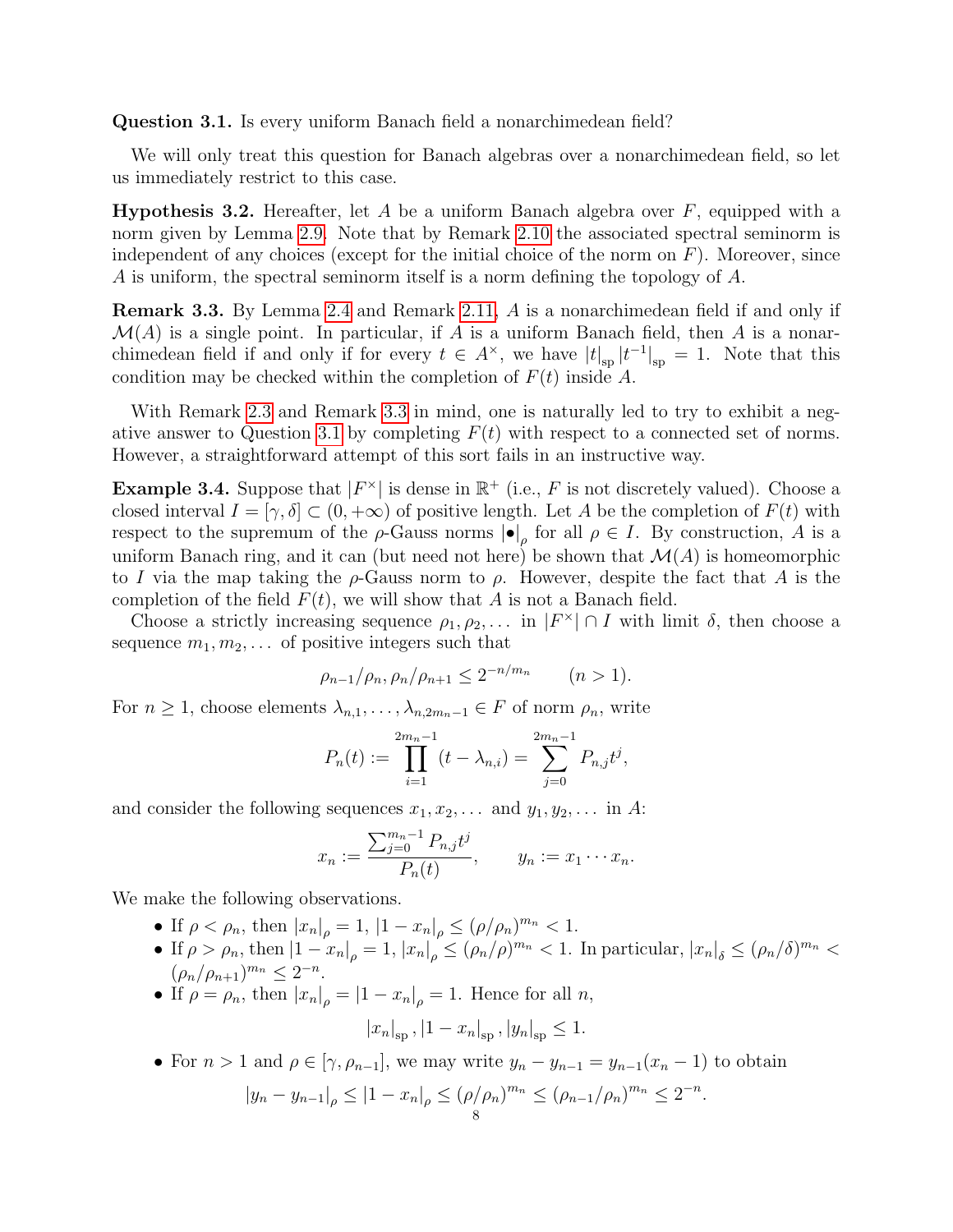• For  $n > 3$  and  $\rho \in [\rho_{n-1}, \delta]$ , we may write  $y_n - y_{n-1} = y_{n-3}x_{n-1}(x_n-1)x_{n-2}$  to obtain  $|y_n - y_{n-1}|_\rho \le |x_{n-2}|_\rho \le (\rho_{n-2}/\rho)^{m_{n-2}} \le (\rho_{n-2}/\rho_{n-1})^{m_{n-2}} \le 2^{-n+2}.$ 

We now see that for all  $n > 3$ ,  $|y_n - y_{n-1}|_{\text{sp}} \leq 2^{-n+2}$ . In particular, the sequence  $y_1, y_2, \ldots$  is Cauchy and so has a limit  $y \in A$ . By construction, we have  $|y_n|_{\delta} \to 0$  as  $n \to \infty$ , so  $|y|_{\delta} = 0$ . On the other hand, for  $\rho \in [\gamma, \delta)$ , the sequence  $|y_n|_{\rho}$  is eventually constant, so  $|y|_{\rho} > 0$  and in particular  $y \neq 0$ . In particular, y is neither zero nor a unit in A, and hence A is not a Banach field.

<span id="page-8-1"></span>Remark 3.5. The proof of Theorem [3.7](#page-9-0) has its origins in the observation that the construc-tion of Example [3.4](#page-7-0) is quite robust. For example, suppose that  $F$  has infinite residue field, and replace A by the completion of  $F(t)$  with respect to the supremum of the  $\rho$ -Gauss norms  $|\bullet|_{\rho}$  for all  $\rho \in I$  plus the  $(\mu \rho)$ -Gauss norms on  $F(t - \lambda)$  for all  $\rho \in I, \lambda \in F$  with  $|\lambda| = \rho$ and all  $\mu \in \left[\frac{1}{2}\right]$  $\frac{1}{2}$ , 1]. In the construction of  $x_n$ , add the restriction that for each n, the ratios  $\lambda_{n,i}/\lambda_{n,1}$  for  $i=1,\ldots,2m_n-1$  represent distinct elements of the residue field of F. Then

$$
|x_n|_{\rho} \begin{cases} = (\rho/\rho_n)^{m_n} & (\rho < \rho_n) \\ \leq 2 & (\rho = \rho_n) \\ = (\rho_n/\rho)^{m_n} & (\rho > \rho_n), \end{cases}
$$

from which it follows that again the sequence  $y_1, y_2, \ldots$  converges to an element  $y \in A$  which is neither zero nor a unit. As the details are quite similar to the proof of Theorem [3.7,](#page-9-0) we omit them here.

By carrying this reasoning further, we obtain a substantial partial answer to Question [3.1.](#page-7-2)

<span id="page-8-0"></span>**Lemma 3.6.** Suppose that A (which by Hypothesis [3.2](#page-7-3) is a uniform Banach algebra over  $F$ ) is a Banach field but not a nonarchimedean field. Choose any  $c > 1$  such that  $(1, c] \cap |F^{\times}| \neq \emptyset$ . Then there exist:

- a nonzero element  $t \in A$  with  $|t|_{\rm sp} |t^{-1}|_{\rm sp} > 1$ ;
- values  $\gamma, \delta$  with  $|t^{-1}|_{\rm sp}^{-1} \leq \gamma < \delta \leq |t|_{\rm sp}$  and  $|F^{\times}| \cap [\gamma, \delta] \neq \emptyset$ ;

such that for every  $\lambda \in F$  with  $|\lambda| \in [\gamma, \delta], |\lambda| | (t - \lambda)^{-1}|_{sp} \leq c^2$ .

Proof. We will assume the contrary and derive a contradiction. Since A is not a nonarchimedean field, there must exist some nonzero  $t_0 \in A$  for which  $|t_0|_{sp} |t_0^{-1}|_{sp} \neq 1$ ; by replacing  $t_0$  with a suitable power, we may further ensure that  $|t_0|_{\rm sp} |t_0^{-1}|_{\rm sp} > c$ . Put  $\gamma_0 := |t_0^{-1}|$ −1  $_{\rm sp}^{-1},$  $\delta_0 := c\gamma_0$ .

For  $n = 0, 1, \ldots$ , we construct elements  $\mu_n \in F$  and real numbers  $\gamma_n, \delta_n$  with  $\gamma_{n+1} < \gamma_n/c$ such that for  $t_n = t_0 - \mu_n$ , we have

$$
\left|t_n^{-1}\right|_{\rm sp}^{-1} \le \gamma_n, \qquad c\gamma_n = \delta_n, \qquad \delta_n < \left|t_n\right|_{\rm sp}.
$$

To begin with, put  $\mu_0 = 0$  and consider  $\gamma_0, \delta_0$  as above. Given  $\mu_n, \gamma_n, \delta_n$  for some n, note that by hypothesis, the conditions of the lemma do not hold for  $t = t_n$ ,  $\gamma = \gamma_n$ ,  $\delta = \delta_n$ ; that is, there exists  $\lambda_n \in F$  with  $|\lambda_n| \in [\gamma_n, \delta_n]$  such that  $|\lambda_n| |(t_n - \lambda_n)^{-1}|_{\text{sp}} > c^2$ . Put

$$
\mu_{n+1} := \mu_n + \lambda_n, \qquad \gamma_{n+1} := \left| t_{n+1}^{-1} \right|_{\text{sp}}^{-1}, \qquad \delta_{n+1} := c \gamma_{n+1}.
$$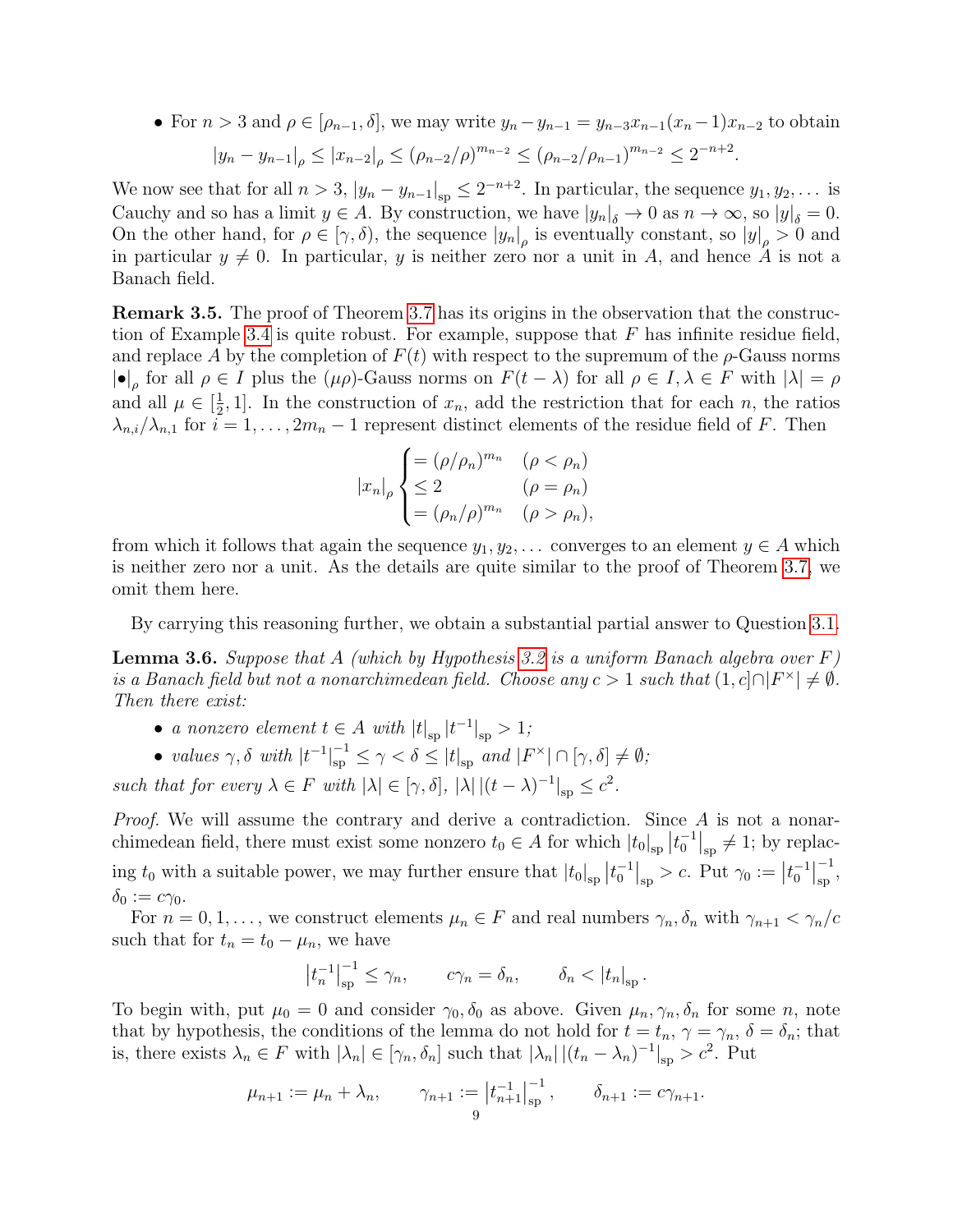From the construction, we have  $\gamma_{n+1} < \delta_n/c^2 = \gamma_n/c$ , so  $\delta_{n+1} \leq \gamma_n < \delta_n$ . Since  $|t_{n+1}|_{\text{sp}} =$  $|t_n|_{\rm sp}$ , the elements  $\mu_{n+1}, \gamma_{n+1}, \delta_{n+1}$  have the desired properties.

Since  $|\lambda_n| \leq \delta_n$  and both  $\gamma_n$  and  $\delta_n$  tend to 0 as  $n \to \infty$ , the sequence  $\{\mu_n\}_{n=0}^{\infty}$  converges to a limit  $\mu \in F$ . We cannot have  $t_0 = \mu$ , as this would imply  $t_0 \in F$  and hence  $|t_0|_{sp} | t_0^{-1}|_{sp} = 1$ . Consequently,  $t_0 - \mu$  is a unit in A, and so  $\{(t_0 - \mu_n)^{-1}\}_{n=0}^{\infty}$  converges to  $(t_0 - \mu)^{-1}$ . However, the sequence  $|(t_0 - \mu_n)^{-1}|_{\rm sp}$  does not converge to  $|(t_0 - \mu)^{-1}|_{\rm sp}$ ; instead, it diverges to  $+\infty$ . This contradiction yields the desired result.  $\Box$ 

<span id="page-9-0"></span>**Theorem 3.7.** Suppose that  $|F^{\times}|$  is dense in  $\mathbb{R}^{+}$ . If A is a uniform Banach field, then A is a nonarchimedean field.

*Proof.* Suppose by way of contradiction that A is a uniform Banach field but not a nonarchimedean field. Set notation as in Lemma [3.6;](#page-8-0) we will use this framework to carry out a variant of Example [3.4](#page-7-0) in the manner of Remark [3.5.](#page-8-1) Choose a strictly increasing sequence  $\rho_1, \rho_2, \ldots$  in  $[\gamma, \delta]$  with limit  $\delta$ . Choose a nondecreasing sequence  $m_0, m_1, \ldots$  of positive integers such that

$$
\rho_{n-1}/\rho_n, \rho_n/\rho_{n+1} \le 2^{-n/m_{n-1}} \quad (n > 1).
$$
  
Choose  $\rho_1^-, \rho_1^+, \rho_2^-, \rho_2^+$ ... with  $\rho_1^- < \rho_1 < \rho_1^+ < \rho_2^- < \rho_2 < \cdots$  and  

$$
\rho_n/\rho_n^-, \rho_n^+/\rho_n \le 2^{1/m_n}.
$$

For  $n \geq 1$ , choose elements  $\lambda_{n,1}, \ldots, \lambda_{n,2m_n-1} \in F$  whose norms are pairwise distinct elements of  $[\rho_n^-, \rho_n^+]$ . Write

$$
P_n(t) := \prod_{i=1}^{2m_n-1} (t - \lambda_{n,i}) = \sum_{j=0}^{2m_n-1} P_{n,j} t^j,
$$

and consider the following sequences  $x_1, x_2, \ldots$  and  $y_1, y_2, \ldots$  in A:

$$
x_n := \frac{\sum_{j=0}^{m_n-1} P_{n,j} t^j}{P_n(t)}, \qquad y_n := x_1 \cdots x_n.
$$

For  $\alpha \in \mathcal{M}(A)$  with  $\alpha(t) = \rho$ , we make the following observations.

- If  $\rho < \rho_n$ , then with respect to  $\alpha$ , the sums  $\sum_{j=0}^{m_n-1} P_{n,j} t^j$  and  $\sum_{j=m_n}^{2m_n-1} P_{n,j} t^j$  are dominated by the summands with smallest j, while  $t - \lambda_{n,i}$  is dominated by  $\lambda_{n,i}$ . Consequently,  $\alpha(x_n) = 1$  and  $\alpha(1 - x_n) \leq (\rho/\rho_n^{-})^{m_n} < 1$ .
- If  $ρ > ρ_n^+$ , then with respect to α, the sums  $\sum_{j=0}^{m_n-1} P_{n,j} t^j$  and  $\sum_{j=m_n}^{2m_n-1} P_{n,j} t^j$  are dominated by the summands with largest j, while  $t - \lambda_{n,i}$  is dominated by t. Consequently,  $\alpha(1-x_n) = 1$  and  $\alpha(x_n) \leq (\rho_n^+/\rho)^{m_n} < 1$ . In particular,  $|x_n|_{\delta} \leq (\rho_n^+/\delta)^{m_n} <$  $(\rho_n^+/\rho_{n+1})^{m_n} \leq 2^{-n+1}.$
- If  $\rho \in [\rho_n^-, \rho_n^+]$ , then

$$
\alpha \left( \sum_{j=0}^{m_n-1} P_{n,j} t^j \right), \alpha \left( \sum_{j=m_n}^{2m_n-1} P_{n,j} t^j \right) \le (\rho_n^+)^{2m_n-1}.
$$

For  $i = 1, \ldots, 2m_n - 1$ , by Lemma [3.6](#page-8-0) we have

$$
\alpha((t - \lambda_{n,i})^{-1}) \leq \begin{cases} \max\{\rho^{-1}, |\lambda_{n,i}|^{-1}\} & \rho \neq |\lambda_{n,i}| \\ c^2 |\lambda_{n,i}|^{-1} & \rho = |\lambda_{n,i}| \\ 10 & \end{cases};
$$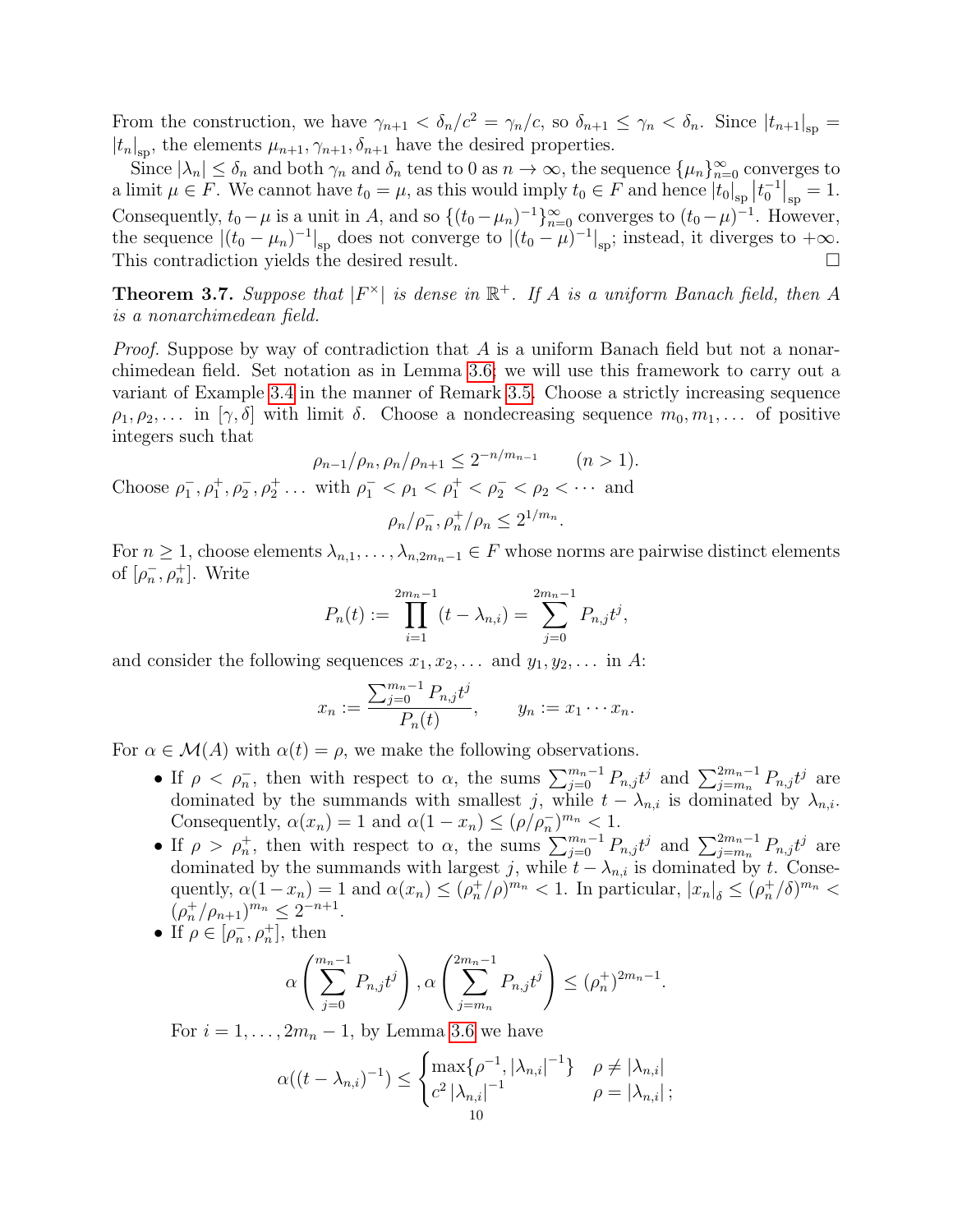moreover, the second case can occur for at most one value of i. Combining, we obtain

$$
\alpha(x_n), \alpha(1 - x_n), \alpha(y_n) \le (\rho_n^+ / \rho_n^-)^{2m_n - 1} c^2 \le 16c^2.
$$

• For  $n > 1$  and  $\rho \leq \rho_{n-1}$ , we may write  $y_n - y_{n-1} = y_{n-1}(x_n - 1)$  to obtain

$$
\alpha(y_n - y_{n-1}) \le 16c^2 \alpha (1 - x_n)
$$
  
\n
$$
\le 16c^2 (\rho/\rho_n^{-})^{m_n}
$$
  
\n
$$
\le 16c^2 (\rho_{n-1}/\rho_n)^{m_n} (\rho_n/\rho_n^{-})^{m_n}
$$
  
\n
$$
\le 2^{-n+5}c^2.
$$

• For  $n > 3$  and  $\rho \ge \rho_{n-1}$ , we may write  $y_n - y_{n-1} = y_{n-3}x_{n-1}(x_n - 1)x_{n-2}$  to obtain

$$
\alpha(y_n - y_{n-1}) \le (16c^2)^3 \alpha(x_{n-2})
$$
  
\n
$$
\le (16c^2)^3 (\rho_{n-2}^+ / \rho)^{m_{n-2}}
$$
  
\n
$$
\le (16c^2)^3 (\rho_{n-2}^+ / \rho_{n-1})^{m_{n-2}} (\rho_{n-2}^+ / \rho_{n-2})^{m_{n-2}}
$$
  
\n
$$
\le 2^{-n+14}c^6.
$$

We now see that for all  $n > 3$ ,  $|y_n - y_{n-1}|_{\text{sp}} \leq 2^{-n+14}c^6$ . In particular, the sequence  $y_1, y_2, \ldots$ is Cauchy and so has a limit  $y \in A$ . By construction, we have  $|y_n|_{\delta} \to 0$  as  $n \to \infty$ , so  $|y|_{\delta} = 0$ . On the other hand, for  $\rho \in [\gamma, \delta)$ , the sequence  $|y_n|_{\rho}$  is eventually constant, so  $|y|_{\rho} > 0$  and in particular  $y \neq 0$ . In particular, y is neither zero nor a unit in A, yielding the desired contradiction. □

<span id="page-10-1"></span>**Remark 3.8.** For A a Banach ring, any maximal ideal  $\mathfrak{m}$  of A is closed [\[4,](#page-13-5) Corollary 1.2.4/5] (see also [\[15,](#page-13-1) Lemma 2.2.2]), so  $A/\mathfrak{m}$  (topologized using the quotient norm) is a Banach field. If A is a uniform Banach algebra over a nonarchimedean field F such that  $|F^{\times}|$  is dense in  $\mathbb{R}^+$ , then  $A/\mathfrak{m}$  is again a Banach algebra over F, but it need not be uniform; consequently, Theorem [3.7](#page-9-0) does not imply that  $A/\mathfrak{m}$  is a nonarchimedean field.

<span id="page-10-0"></span>Remark 3.9. Suppose that A is a uniform Banach field which is not a nonarchimedean field, but F is discretely valued. By Lemma [2.4,](#page-3-2)  $\mathcal{M}(A)$  contains more than one point. For any finite extension E of F,  $E \otimes_F A$  splits as a finite direct sum, each term of which is again a Banach field which is not a nonarchimedean field. On the other hand, if  $E$  is the completion of a tower of finite extensions  $F = E_0 \subseteq E_1 \subseteq \cdots$  and is not discretely valued, then the maps  $\mathcal{M}(E_{i+1} \otimes_F A) \to \mathcal{M}(E_i \otimes_F A)$  are all surjective; the uniform completion of  $E \otimes_F A$ (i.e., the completed direct limit of the  $E_n \otimes_F A$  for their spectral norms) has spectrum equal to lim← $\mathcal{M}(E_i \otimes_F A)$ , which then surjects onto  $\mathcal{M}(A)$  and thus also contains more than one point. By Theorem [3.7,](#page-9-0) the uniform completion of  $E \otimes_F A$  cannot be a Banach field. One might hope that this observation can be used to extend Theorem [3.7](#page-9-0) to the case where  $F$ is discretely valued, but we were unable to do so. (Beware that even in this case, it is not clear that the ordinary completion of  $E \otimes_F A$  is itself uniform.)

On a similar note, if  $\rho \in \mathbb{R}^+$  is not in the divisible closure of  $|F^{\times}|$ , then  $F\{T/\rho, T^{-1}/\rho^{-1}\}$ is a nonarchimedean field which is not discretely valued, so Theorem [3.7](#page-9-0) implies that  $A\{T/\rho, T^{-1}/\rho^{-1}\}\$ cannot be a Banach field. Note that by the latter, we mean the completion of  $A[T^{\pm}]$  for the weighted Gauss norm with  $|T| = \rho$ , which is also the quotient of the completion of  $A[T, U]$  for the weighted Gauss norm with  $|T| = \rho$ ,  $|U| = \rho^{-1}$  by the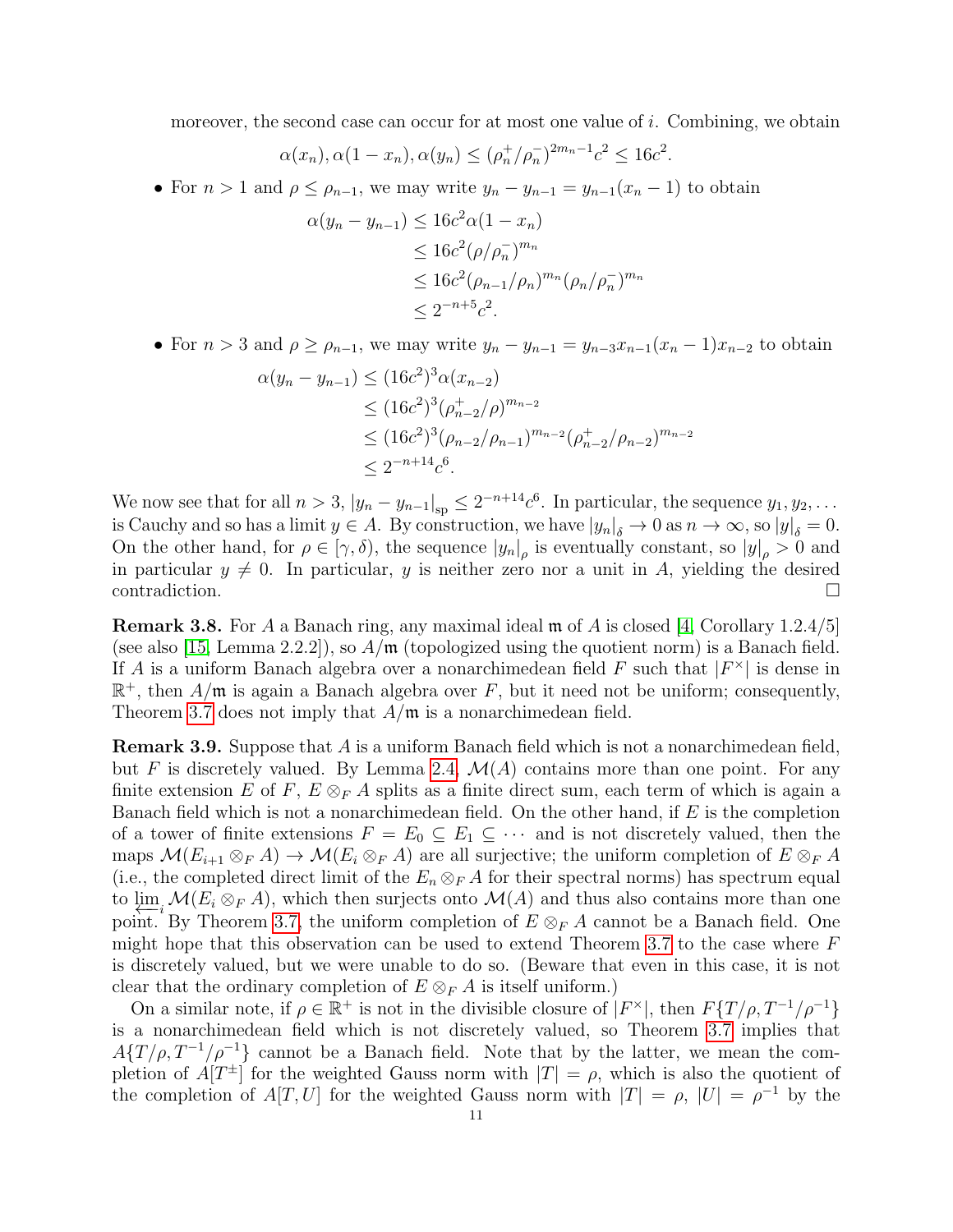ideal  $(TU - 1)$ . (The principal content of this statement is that the ideal is closed; see [\[13,](#page-13-9) Lemma 1.5.26].)

In the same context, let S be the set of  $\rho > 0$  which occur as  $|T|_{\rm sp}$  for some  $T \in A^{\times}$  for which  $|T^{-1}|_{\text{sp}} = \rho^{-1}$ ; this is a group containing  $|F^{\times}|$ . By Theorem [3.7,](#page-9-0) S cannot contain any element not in the divisible closure of  $|F^{\times}|$ . (Namely, for any  $\rho$  in the intersection arising from  $T \in A$ , A contains the subring  $F\{T/\rho, U/\rho^{-1}\}/(TU-1)$ , which as per Remark [2.12](#page-4-4) is a nonarchimedean field which is not discretely valued.) However, this argument does not suffice to show in addition that S cannot have infinite index over  $|F^{\times}|$ .

**Remark 3.10.** Suppose that F is algebraically closed. In this case, in light of Lemma [2.4,](#page-3-2) one may deduce the conclusion of Theorem [3.7](#page-9-0) from an unpublished result of the 1973 PhD thesis of Guennebaud [\[11,](#page-13-10) Proposition IV.1]: if A is a uniform Banach ring which contains a dense subfield containing F and  $\mathcal{M}(A)$  consists of more than one point, then A contains a zero-divisor. (Thanks to Gabber for providing this reference.)

Regarding the case where  $F$  is not discretely valued, we mention the following result of Mihara [\[14,](#page-13-11) Theorem 3.7].

<span id="page-11-0"></span>**Theorem 3.11** (Mihara). For A a uniform Banach field over F, for each  $f \in A$  the ring  $A\{f\} := A\{T\}/(T - f)$  is spectrally reduced; that is, the spectral norm on  $A\{f\}$  is a norm. (However, it is not guaranteed that  $A\{f\}$  is either uniform or a Banach field.)

**Corollary 3.12.** Let A be a uniform Banach field over F which is a completion of  $F(t)$ for some  $t \in A$ . Then A is sheafy as an f-adic ring. (That is, for any ring of integral elements  $A^+$  of A, the structure presheaf on  $Spa(A, A^+)$  is a sheaf. See [\[13,](#page-13-9) Lecture 1] for more discussion of this condition.)

*Proof.* Under the hypothesis on A, every rational localization of A can be written as  $A\{f\}$ for some  $f \in A$ . By [\[15,](#page-13-1) Proposition 2.4.20], it then suffices to check that for every  $f, g \in A$ , the sequence

<span id="page-11-1"></span>
$$
(3.12.1) \t\t 0 \to A\{f\} \to A\{f,g\} \oplus A\{f,g^{-1}\} \to A\{f,g^{\pm}\} \to 0
$$

is exact. (Note that a priori we must allow  $g \in A\{f\}$ , but since A has dense image in  $A\{f\}$ we may replace g with a nearby element of A without changing  $A\{f,g\}$  or  $A\{f,g^{-1}\}\$ .)

By Theorem [3.11,](#page-11-0) the sequence [\(3.12.1\)](#page-11-1) is exact at the left. Since  $A\{f\}\{T^{\pm}\}\rightarrow A\{f,g^{\pm}\}\$ is surjective (where  $A\{f\}\{T^{\pm}\}\$ is defined as in Remark [3.9\)](#page-10-0), [\(3.12.1\)](#page-11-1) is exact at the right. To prove exactness at the middle, by [\[13,](#page-13-9) Lemma 1.7.2] it suffices to check that the ideals  $(T-g)A{f}{T}$  and  $(1-gT)A{f}{T}$  are closed; since the arguments are similar, we check only the first case in detail. Note that by [\[13,](#page-13-9) Corollary 1.1.14], it suffices to check that the closure of  $(T - g)A\{f\}\{T\}$  is finitely generated over  $A\{f\}\{T\}$ ; it thus in turn suffices to check that  $A\{f,g\}$  is a pseudocoherent module over  $A\{S,T\}$  via the map taking S to f and T to g. As noted above, we can rewrite  $A\{f,g\}$  as  $A\{h\}$  for some  $h \in A$ ; since A is uniform, by [\[13,](#page-13-9) Lemma 1.5.26]  $A\{h\}$  is a pseudocoherent module over  $A\{U\}$  via the map taking U to h. Hence  $A\{f,g\} = A\{h\}$  is pseudocoherent as a module over  $A\{S,T,U\}$ , and hence as a module over  $A\{S,T\}$ .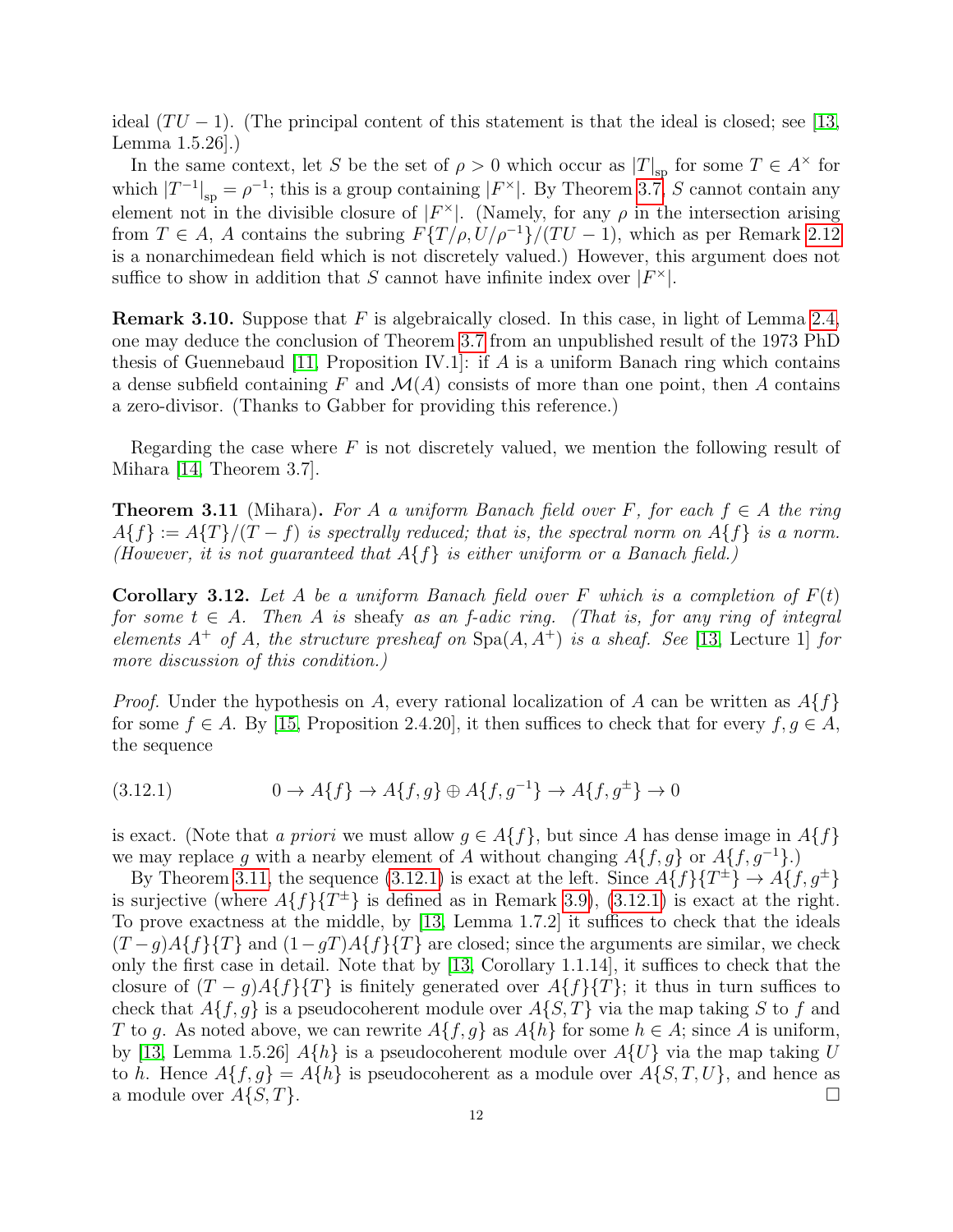# 4. Perfectoid rings and fields

It is not clear whether one can adapt the proof of Theorem [3.7](#page-9-0) to fully resolve Question [3.1](#page-7-2) one way or the other. However, we can now answer a foundational question from the theory of perfectoid spaces, as in [\[15\]](#page-13-1) or [\[18\]](#page-13-0).

**Definition 4.1.** Fix a prime number p. A perfectoid ring is a uniform Banach ring A containing a topologically nilpotent unit  $\varpi$  such that  $\varpi^p$  divides p in A<sup>°</sup> and the Frobenius map  $\varphi: A^{\circ}/(\varpi) \to A^{\circ}/(\varpi^p)$  is surjective. This definition is due to Fontaine [\[8\]](#page-13-12) and matches the one used by Kedlaya–Liu in [\[16\]](#page-13-13); the definitions used by Scholze in [\[18\]](#page-13-0) and Kedlaya– Liu in [\[15\]](#page-13-1) are more restrictive. The definition used by Bhatt–Morrow–Scholze [\[3\]](#page-13-14), modeled on that of Gabber–Ramero [\[10\]](#page-13-15), is (slightly) more permissive. See Remark [4.3](#page-12-1) for further discussion.

## <span id="page-12-0"></span>Theorem 4.2. Any perfectoid ring which is a Banach field is a perfectoid field.

Proof. Let A be a perfectoid ring whose underlying ring is a field; then the characteristic of A is either 0 or p. In the latter case, A is perfect, so as in Lemma [2.6,](#page-3-0) for any  $z \in A^{\infty}$  we may view A as a Banach algebra over the completion of  $\mathbb{F}_p((z))^{\text{perf}}$  for the z-adic norm (for some normalization). Since the latter is a nonarchimedean field whose norm group is dense in  $\mathbb{R}^+$ , Lemma [2.9](#page-3-1) and Theorem [3.7](#page-9-0) together imply that A is a nonarchimedean field.

We may thus suppose hereafter that A is of characteristic 0; this implies that A is a Banach algebra over  $\mathbb{Q}_p$ . Apply the perfectoid (tilting) correspondence [\[15,](#page-13-1) Theorem 3.6.5] to A to obtain a perfectoid ring  $R = A^{\flat}$  of characteristic p with  $\mathcal{M}(A) \cong \mathcal{M}(R)$  and a surjective homomorphism  $\theta: W(R^{\circ}) \to A^{\circ}$ . By [\[15,](#page-13-1) Proposition 3.6.25], we have an identification of multiplicative monoids

$$
R \cong \varprojlim_{x \mapsto x^p} A, \qquad r \mapsto (\dots, \theta([r^{1/p}]), \theta([r])).
$$

In particular, if  $r \in R$  is nonzero, then  $\theta([r^{1/p^n}]) \neq 0$  for some *n* and hence for all *n*, and  $(\ldots, \theta([r^{1/p}])^{-1}, \theta([r])^{-1})$  is an element of  $\varprojlim_{x \mapsto x^p} A$  corresponding to a multiplicative inverse of r. We conclude that R is a perfectoid ring of characteristic p which is a Banach field; by the previous paragraph, R is a perfectoid field. By Remark [2.11,](#page-4-1)  $\mathcal{M}(R)$  is a single point, as then is  $\mathcal{M}(A)$ ; by Lemma [2.4,](#page-3-2) A is a nonarchimedean field, and hence a perfectoid field.  $\Box$ 

<span id="page-12-1"></span>Remark 4.3. In [\[18\]](#page-13-0), the only perfectoid rings considered are algebras over perfectoid fields; one may apply Theorem [3.7](#page-9-0) directly (without tilting) to show that any such ring which is a field is a perfectoid field. However, a perfectoid ring in Fontaine's sense, or even in the sense of [\[15\]](#page-13-1) (i.e., a Fontaine perfectoid ring which is also a  $\mathbb{Q}_p$ -algebra) need not be a Banach algebra over any perfectoid field, so Theorem [3.7](#page-9-0) cannot be applied directly.

One way to see this explicitly is to construct a perfectoid ring  $A$  admitting quotients isomorphic to the completions of  $\mathbb{Q}_p(\mu_{p^{\infty}})$  and  $\mathbb{Q}_p(p^{1/p^{\infty}})$ . If A is a Banach algebra over some field F, then F must be isomorphic to a subfield of the completion  $F_1$  of  $\mathbb{Q}_p(\mu_{p^\infty})$ . Note that  $F_1$  must also be the completion of  $F(\mu_{p^{\infty}})$ , whose Galois group is a closed subgroup of  $\mathbb{Z}_p^{\times}$ ; by applying the Ax–Sen–Tate theorem [\[1\]](#page-13-16) twice (to  $F_1$  as a completed algebraic extension of both  $\mathbb{Q}_p$  and F), we deduce that F equals either  $F_1$  or  $\mathbb{Q}_p(\mu_{p^n})$  for some n. Similarly, F must be isomorphic to a subfield of the completion  $F_2$  of  $\mathbb{Q}_p(p^{1/p^{\infty}})$ , and so must equal either  $F_2$  or  $\mathbb{Q}_p(p^{1/p^n})$  for some *n*. The only choice consistent with both constraints is  $F = \mathbb{Q}_p$ .